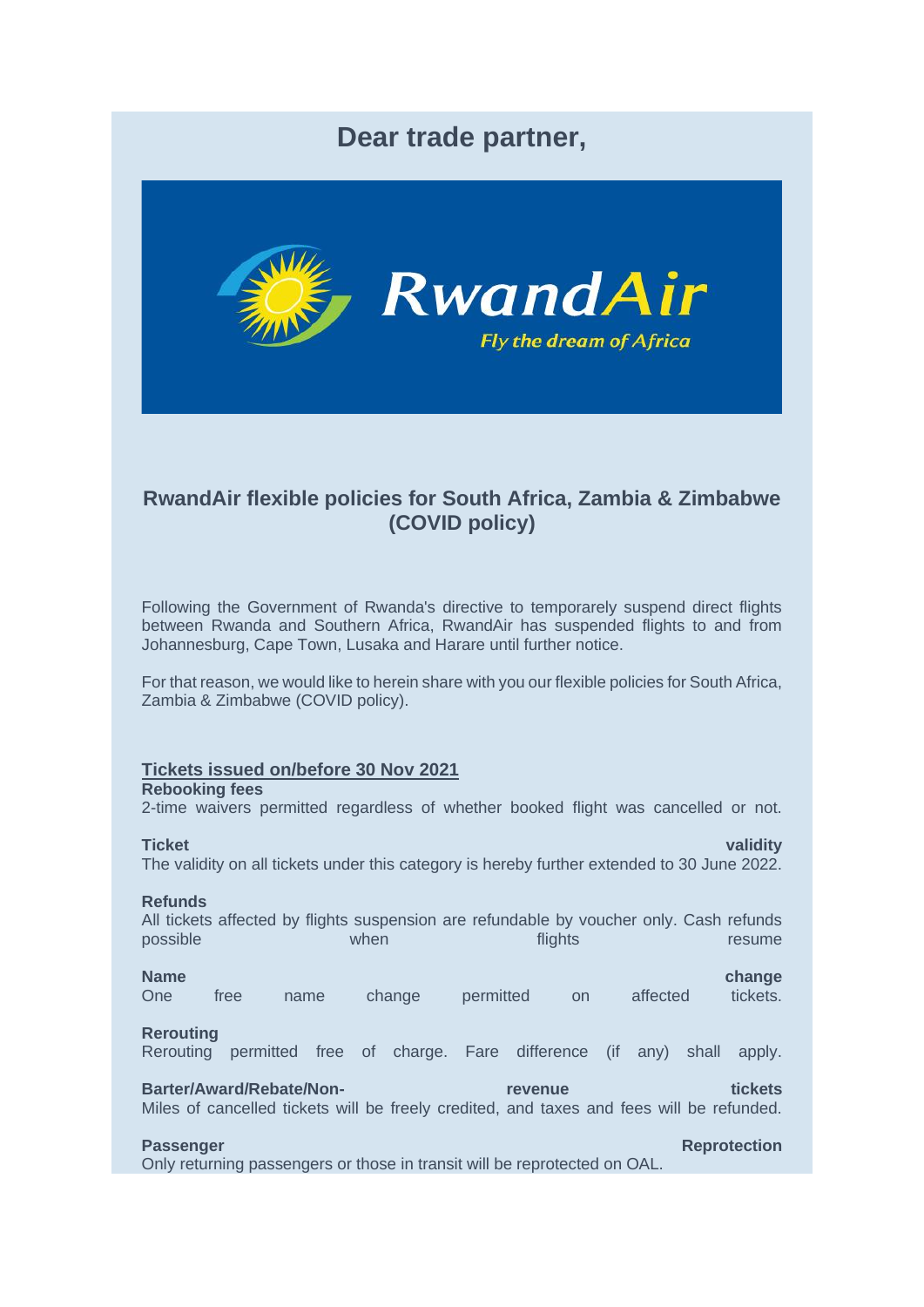| <b>Tickets</b> | issued | <b>Dec</b> | 2021 | 28 | <b>Feb</b> | 2022 |
|----------------|--------|------------|------|----|------------|------|
|                |        |            |      |    |            |      |

### **Rebooking fees** and the control of the control of the control of the control of the control of the control of the control of the control of the control of the control of the control of the control of the control of the co

Unlimited changes. Ticket is opened to unlimited changes until 30 June 2022. After this date, changes to unused tickets shall comply with applicable fare rule.

**Ticket validity** One-year ticket validity starting from ticket issue date (for totally unused tickets) or from the first outbound travel date (for partially used tickets), whichever is earlier.

### **Refunds**

Refunded either by voucher credits or through the same mode of payment that the ticket was purchased. The contract of the contract of the contract of the contract of the contract of the contract of the contract of the contract of the contract of the contract of the contract of the contract of the contract of

**Name change changes in the change of the change of the change of the change change** One free name change permitted on affected tickets. **Rerouting** Rerouting permitted free of charge. Fare difference (if any) shall apply. **Barter/Award/Rebate/Non- revenue tickets** Miles of cancelled tickets will be freely credited, and taxes and fees will be refunded. **Passenger Reprotection** Only returning passengers or those in transit will be reprotected on OAL.

*These provisions shall apply on all affected passengers on WB operated flights (Codeshare flights excluded). The rule shall remain in force until advised by the airline.*

# **Feel free to reach our call centre on 01293 874922**

(Open 1000 - 1700 Monday to Friday)

Thank you and we look forward to welcoming you on board.

For bookings and enquiries contact: [sales.london@rwandair.com](mailto:sales.london@rwandair.com)

Open from 1000-1300 & 1400-1700 Monday to Friday

RwandAir UK Suite 9A Gatwick House Peeks Brook Lane Horley, Surrey RH6 9ST